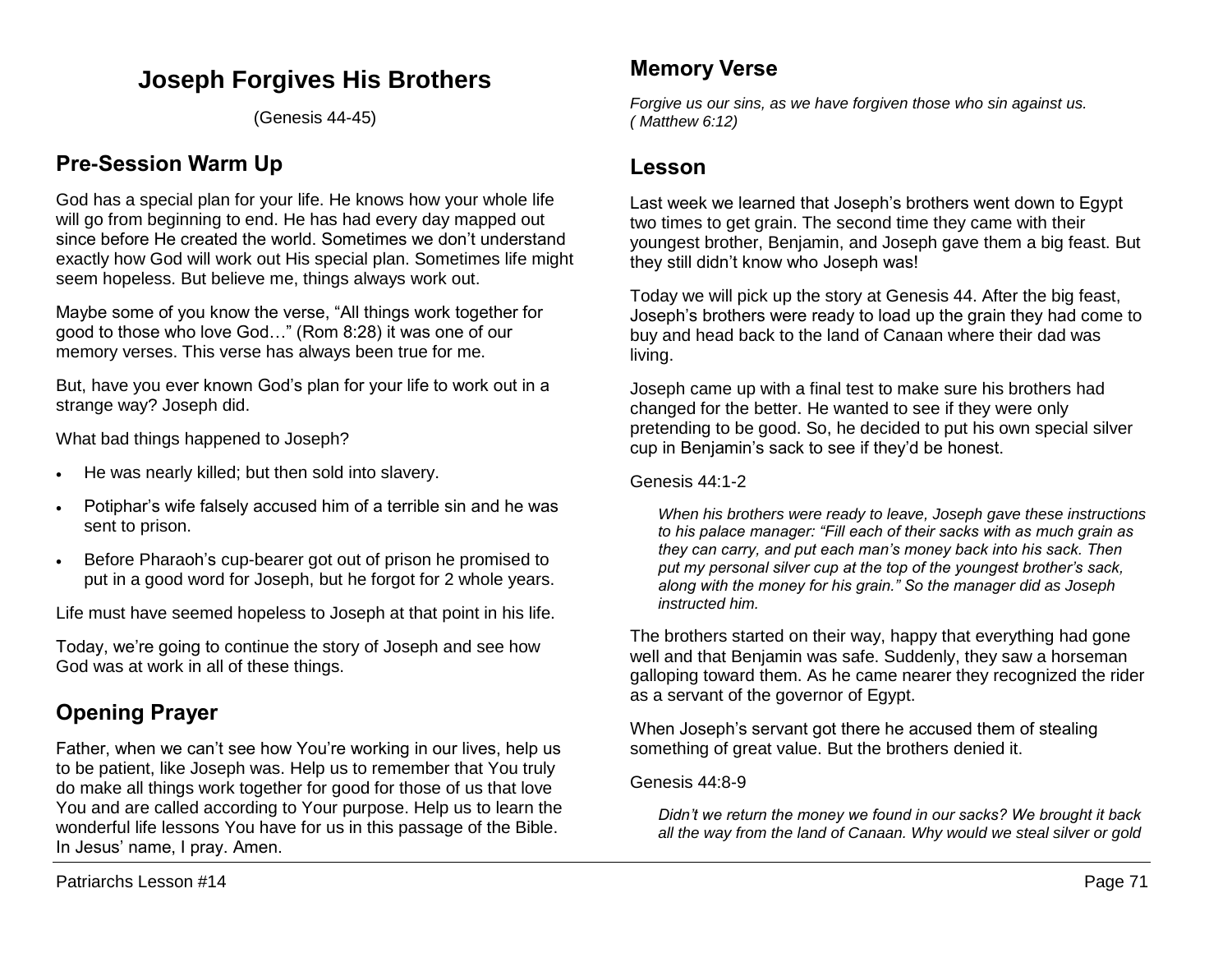*from your master's house? If you find his cup with any one of us, let that man die. And all the rest of us, my lord, will be your slaves."* 

#### Genesis 44:11-12

*They all quickly took their sacks from the backs of their donkeys and opened them. The palace manager searched the brothers' sacks, from the oldest to the youngest. And the cup was found in Benjamin's sack!* 

They were all heartsick and went back to town to see Joseph.

#### Genesis 44:14

*Joseph was still in his palace when Judah and his brothers arrived, and they fell to the ground before him.*

Again, Joseph's brothers bowed down before him, just like in his dreams.

#### Genesis 44:16

*Judah answered, "Oh, my lord, what can we say to you? How can we explain this? How can we prove our innocence? God is punishing us for our sins. My lord, we have all returned to be your slaves—all of us, not just our brother who had your cup in his sack."*

Judah is so sorry that he offers all of them to become Joseph's slaves. But Joseph says, "No, I only want one slave, Benjamin."

#### Genesis 44:17

*"No," Joseph said. "I would never do such a thing! Only the man who stole the cup will be my slave. The rest of you may go back to your father in peace."*

Joseph was testing to see if his brothers were still mean and selfish and would let Benjamin suffer if they could go free.

Well, you can imagine how upset the brothers were. They promised their father that they would keep their youngest brother safe.

Judah stepped forward and pleaded with Joseph.

#### Genesis 44:33-34

*"So please, my lord, let me stay here as a slave instead of the boy, and let the boy return with his brothers. For how can I return to my father if the boy is not with me? I couldn't bear to see the anguish this would cause my father!"* 

Judah is saying, "Let me be your slave instead of Benjamin. My father will die if my youngest brother does not return home."

How different Judah was now from the time when he convinced his brothers to sell Joseph as a slave, and then lied to his father about what happened to Joseph! Now Judah was so concerned for his father and youngest brother that he was willing to die for them.

Joseph now knew his brothers were better men. Their hearts were changed. Joseph knows it is time to reveal to them who he really is.

#### Genesis 45:1

*Joseph could stand it no longer. There were many people in the room, and he said to his attendants, "Out, all of you!" So he was alone with his brothers when he told them who he was.*

Joseph had completely forgiven his brothers of all their wrong doing against him.

#### Genesis 45:3-4

*"I am Joseph!" he said to his brothers. "Is my father still alive?" But his brothers were speechless! They were stunned to realize that Joseph was standing there in front of them. "Please, come closer," he said to them. So they came closer. And he said again, "I am Joseph, your brother, whom you sold into slavery in Egypt.* 

The brothers are stunned! They didn't know what to say!

#### Genesis 45:5-6

*But don't be upset, and don't be angry with yourselves for selling me to this place. It was God who sent me here ahead of you to preserve your*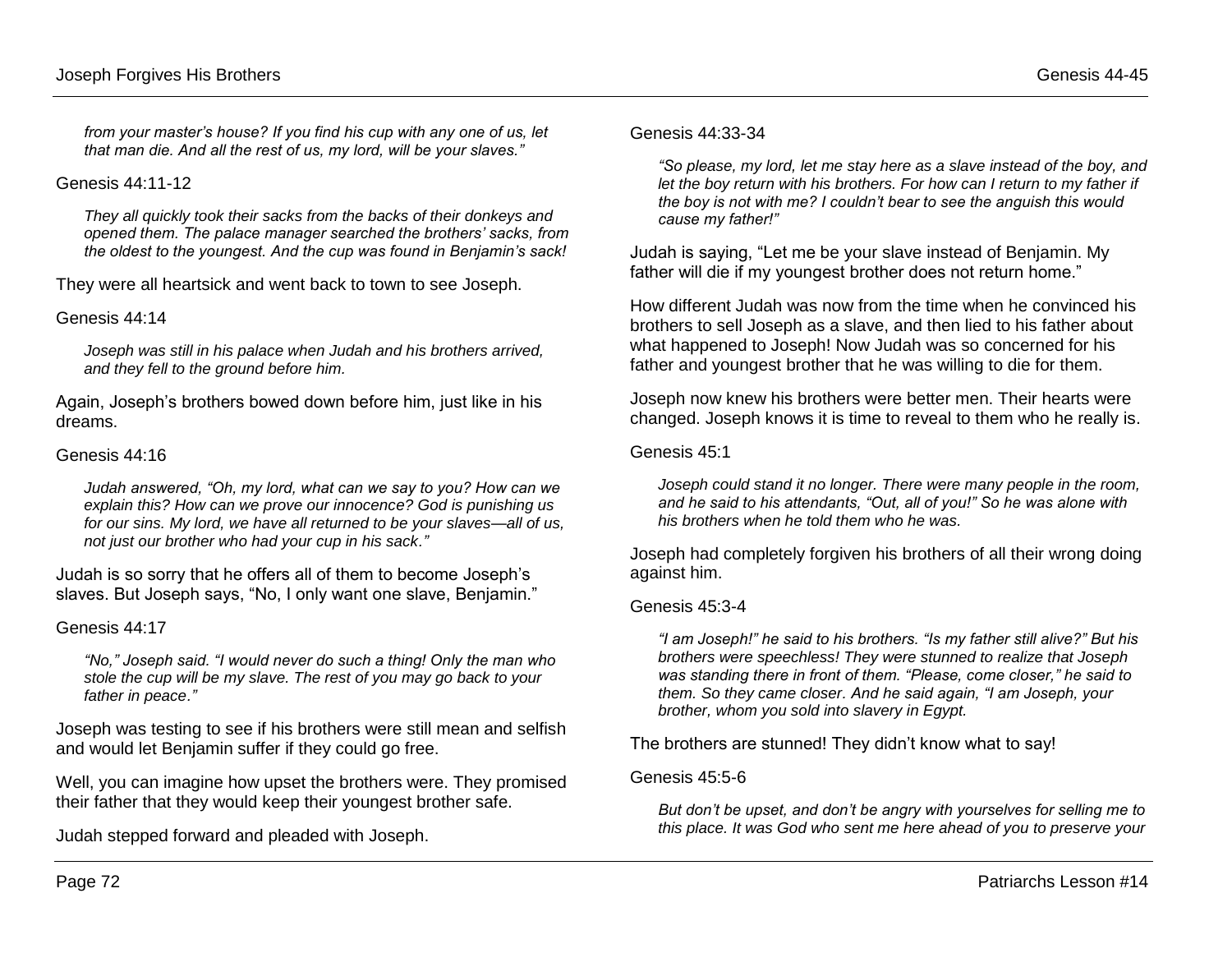*lives. This famine that has ravaged the land for two years will last five more years, and there will be neither plowing nor harvesting.* 

God had it all planned. God had seen to it that Joseph became a counselor for Pharaoh and ruler of all the land of Egypt.

God sometimes has strange ways of getting his plan for our lives to work out. There will be times in your life when you are totally surprised by the way God turns the events of your life out for the best. Truly, "All things work together for good." We just have to be patient. Joseph waited over 20 years to see how good could have come out of his being sold into slavery!

#### Genesis 45:8

*So it was God who sent me here, not you! And he is the one who made me an adviser to Pharaoh—the manager of his entire palace and the governor of all Egypt.*

Joseph tells them to go get their dad and bring him down to Egypt.

#### Genesis 45:9

*"Now hurry back to my father and tell him, 'This is what your son Joseph says: God has made me master over all the land of Egypt. So come down to me immediately!*

Joseph tells them they can live in the land of Goshen. [Teacher, show the children where this fertile, delta land is on a map.]

### Genesis 45:11

*I will take care of you there, for there are still five years of famine ahead of us. Otherwise you, your household, and all your animals will starve.'"*

Pharaoh heard about Joseph's brothers.

Genesis 45:17-18

*Pharaoh said to Joseph, "Tell your brothers, 'This is what you must do: Load your pack animals, and hurry back to the land of Canaan. Then* 

*get your father and all of your families, and return here to me. I will give you the very best land in Egypt, and you will eat from the best that the land produces.'"* 

What happiness there was when Joseph was finally reunited with his father and all his brothers in the land of Egypt.

Sometimes we don't understand why God allows certain things to happen in our lives. But, like Joseph, we, too, must learn to trust God and His perfect timing for our lives. Joseph did, and great was his reward. [Teacher, review the Memory verse.]

Even though many bad things had happened to Joseph, God blessed him. He had learned that no matter what evil happens, God will cause events to turn to good if we desire His will.

Joseph and his brothers stayed in the land of Egypt for many years. But Joseph remembered that someday God would take them back to the land He promised to Abraham, Isaac, and Jacob.

Teacher, as a final thought, discuss how Joseph's forgiveness of his brothers is like Jesus' forgiveness of us:

- Joseph did not hold his brother's sin against them.
- Beyond forgiving them, he poured out undeserving grace in giving them what they needed to survive and conquer death.
- He provided a place for them to go and live free of the fear of death.
- He never brought up their sin again, but saw it all as a part of God's plan to save His people.

# **CLOSING PRAYER**

[Teacher, let one of the children close in prayer.]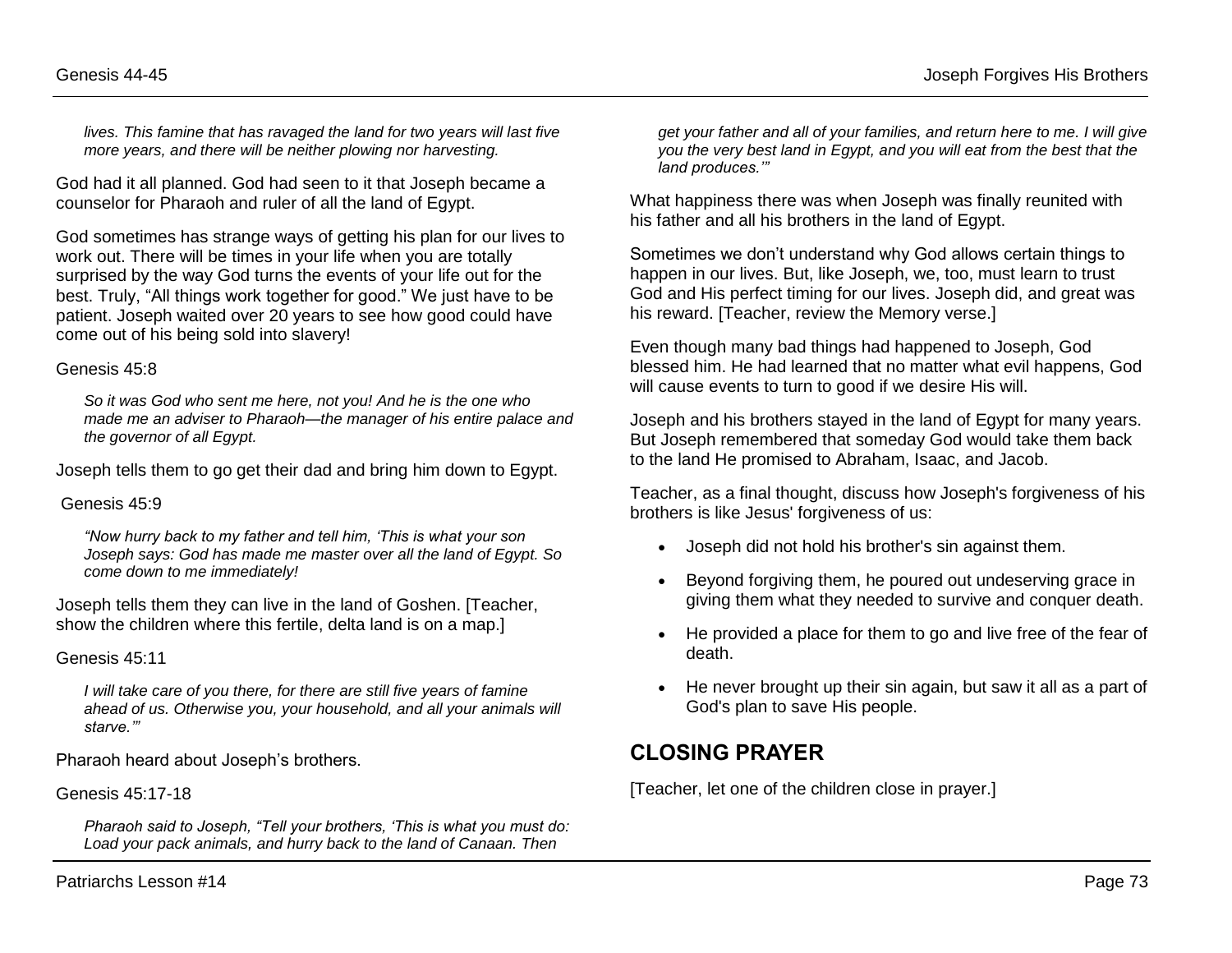# **LEARNING ACTIVITIES**

## **CRAFT CORNER**

## **GAME CENTER**

## *Charades*

Each participant will receive a word (a person's name) taken from the story of Joseph. The clue giver should act out the clues in order that the class might guess, but can say nothing, not even a sound. He or she may encourage the direction of the guessing by nodding or shaking his head. Or, he may use his arms to gesture or his fingers to show numbers. Topics for pantomime or game of charades:

- Joseph
- Baker
- Cupbearer
- Pharaoh
- Potiphar's Wife

### *Word Search:*

Have the children work on a word search or cross word in class or send home as a "take home" paper.

### *Review Questions:*

Use the following review questions in another game of your choice:

- 1. Why was Joseph in Egypt? (His brothers sold him into slavery.)
- 2. Why did Jacob send his sons to Egypt? (To buy grain.)
- 3. Why didn't Joseph's brothers recognize him? (They thought he might be dead by now and they certainly weren't expecting to see him in Egypt dressed as a prince in royal clothing.)
- 4. Why didn't Joseph tell his brothers who he was right away? (He wanted to see if they were sorry for the wrong they had done.)
- 5. What was Joseph's final test to see if his brothers had changed after 20 years? (He decided to put his own special silver cup in Benjamin's sack to see what their reaction would be. To see if they'd be honest.)
- 6. Whose sack was the silver cup found in? (Benjamin's)
- 7. Judah was so sorry, that he suggested that all of the brothers become Joseph's (slaves.)
- 8. How Judah had changed from 20 years earlier when he convinced his brothers to sell Joseph into slavery! What was the biggest change in Judah's heart? (Now he was so concerned for his father and youngest brother's happiness that he was willing to die for them.)
- 9. What did Joseph do when he saw the wonderful change in his brother's hearts? (Joseph made himself known to his brothers; he had completely forgiven them of all their wrong doings against him.)
- 10. What did Joseph do for his family after he told them who he was? (Invited them to come live in Egypt.)
- 11. Why did Joseph tell his brothers not to be unhappy about selling him into slavery? (Because it was obviously God's plan.)
- 12. What did Pharaoh tell Joseph to do regarding their father? (Go get him and bring him and their household to live in Egypt.)
- 13. They all stayed in Egypt for many, many years. But, what land had God promised to the children of Israel? (The land of Canaan.)